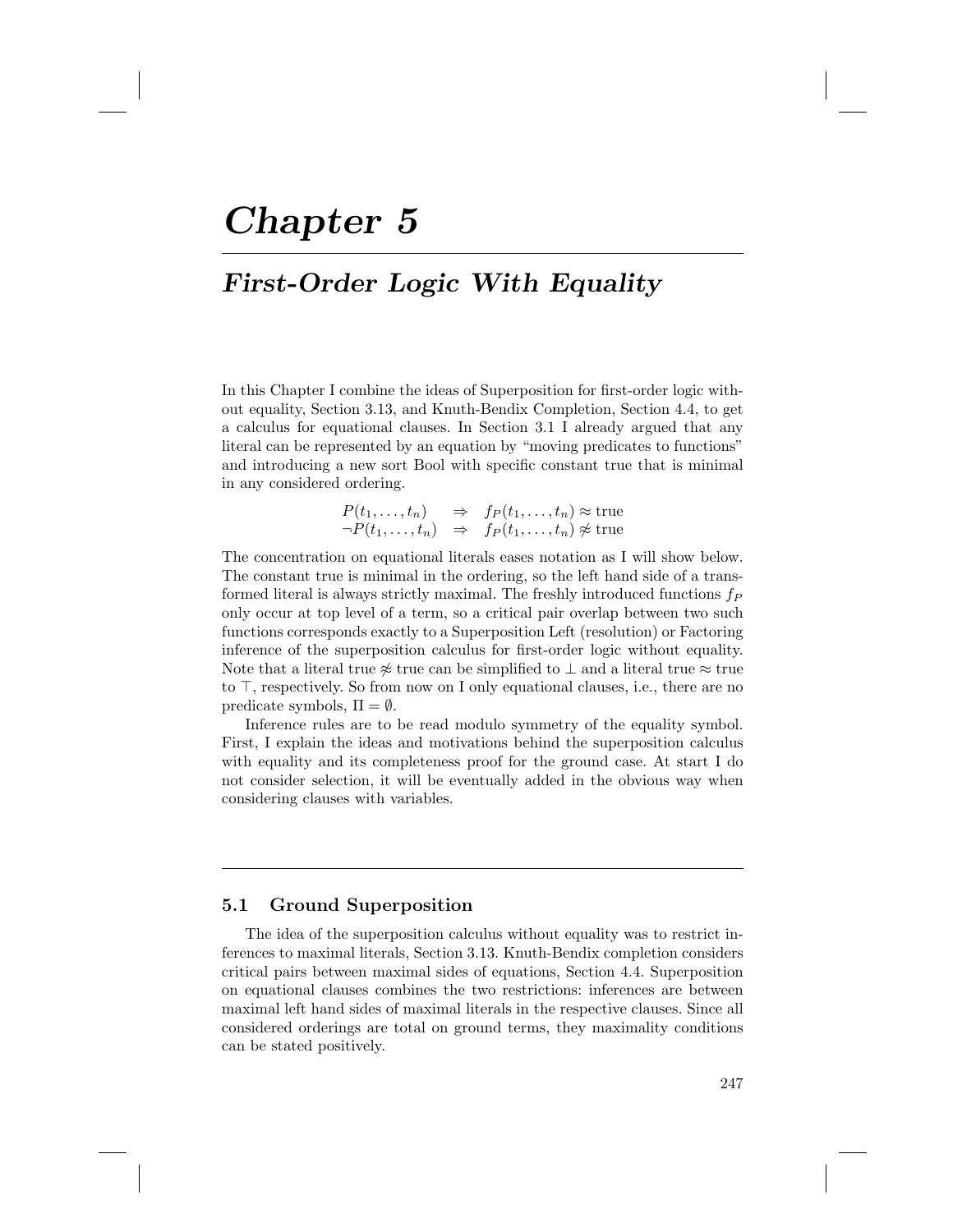The ground inference rules corresponding to Knuth-Bendix critical pair computation generalized to clauses. Superposition Left on first-order logic without equality is generalized to equational clauses an inferences below top atom positions. Then the ordering construction of Definition 3.12.1 is lifted to equational clauses. The multiset  $\{s, t\}$  is assigned to a positive literal  $s \approx t$ , the multiset  $\{s, s, t, t\}$  is assigned to a negative literal  $s \not\approx t$ . The *literal ordering*  $\succ_L$  compares these multisets using the multiset extension of  $\succ$ . The *clause* ordering  $\succ_C$  compares clauses by comparing their multisets of literals using the multiset extension of  $\succ_L$ . Eventually  $\succ$  is used for all three orderings depending on the context.

Superposition Left  $(N \oplus \{D \lor t \approx t', C \lor s[t] \not\approx s'\}) \Rightarrow_{\text{SUPE}}$  $(N \cup \{D \lor t \approx t', C \lor s[t] \not\approx s'\} \cup \{D \lor C \lor s[t'] \not\approx s'\})$ 

where  $t \approx t'$  is strictly maximal and  $s \approx s'$  are maximal in their respective clauses,  $t \succ t'$ ,  $s \succ s'$ 

Superposition Right  $\langle C \vee s[t] \approx s' \rangle \rightarrow_{\text{SUPE}}$  $(N \cup \{D \vee t \approx t', C \vee s[t] \approx s'\} \cup \{D \vee C \vee s[t'] \approx s'\})$ 

where  $t \approx t'$  and  $s \approx s'$  are strictly maximal in their respective clauses,  $t \succ t'$ ,  $s \succ s'$ 

The two rules are not yet sufficient to obtain completeness. There is no rule corresponding to Factoring and there is no way to apply reflexivity of equality, i.e., refute negative equations. The latter is solved by the below rule Equality Resolution.

Equality Resolution  $(N \uplus \{C \vee s \not\approx s\}) \Rightarrow_{\text{SUPE}} (N \cup \{C \vee s \not\approx s\})$  $s\} \cup \{C\})$ 

where  $s \not\approx s$  is maximal in the clause

Similar to Factoring on ground clauses, Equality Resolution is also a simplification on ground clauses, i.e., the parent clause becomes redundant with respect to the result of the derivation step. Once Equality Resolution is lifted to clauses with variables this is no longer the case, because the applied substitution may instantiate further literals in C.

It turns out that a direct adaption of the Factoring rule from superposition for first-order logic without equality is not sufficient for completeness. This becomes obvious in the context of the model construction. Basically, for the model construction the same ideas as in the completeness proof for superposition without equality apply, see Section 3.13. However, a Herbrand interpretation does not work for equality: the equality symbol  $\approx$  must be interpreted by equality in the interpretation. The solution is to define a set  $E$ of ground equations and take  $T(\Sigma, \emptyset)/E = T(\Sigma, \emptyset)/\approx_E$  as the universe. Then two ground terms s and t are equal in the interpretation if and only if  $s \approx_E t$ . If  $E$  is a terminating and confluent rewrite system  $R$ , then two ground terms s and t are equal in the interpretation, if and only if  $s \downarrow_R t$ .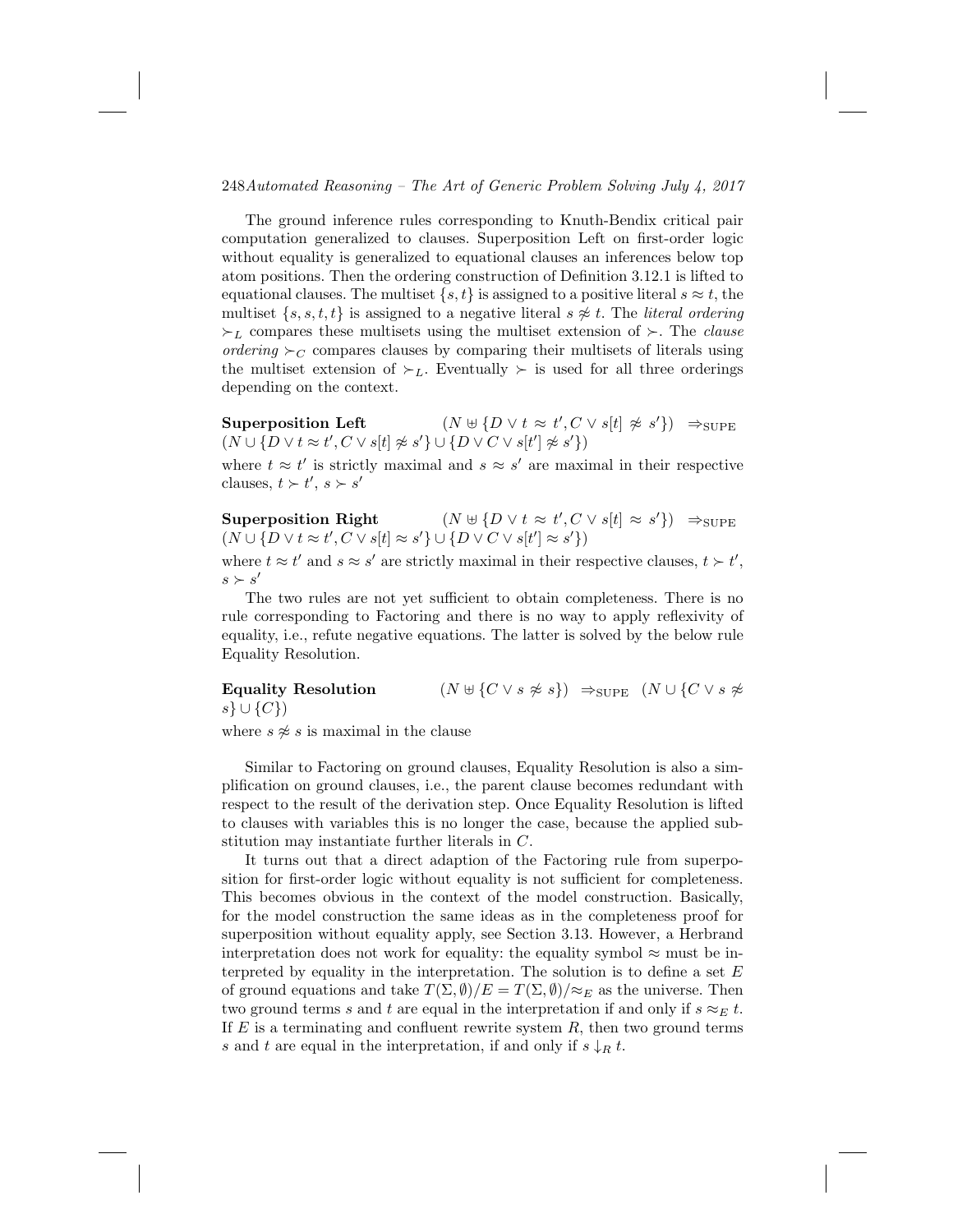Now the problem with the standard factoring rule is that in the completeness proof for the superposition calculus without equality, the following property holds: if  $C = C' \vee A$  with a strictly maximal atom A is false in the current interpretation  $N_C$  with respect to some clause set, see Definition 3.12.5, then adding  $A$  to the current interpretation cannot make any literal in  $C'$  true. This does not hold anymore in the presence of equality. Let  $b \succ c \succ d$ . Assume that the current rewrite system (representing the current interpretation) contains the rule  $c \to d$ . Now consider the clause  $b \approx c \lor b \approx d$  where  $b \approx c$  is strictly maximal. A further needed inference rule to deal with clauses of this kind, is the below Equality Factoring rule, a generalization of the non-equational Factoring rule.

Equality Factoring  $(N \cup \{C \vee s \approx t' \vee s \approx t\}) \Rightarrow_{\text{SUPE}} (N \cup \{C \vee s \approx t\})$  $t' \vee s \approx t \} \cup \{ C \vee t \not\approx t' \vee s \approx t' \})$ 

where  $s \succ t'$ ,  $s \succ t$  and  $s \approx t$  is maximal in the clause

## 5.2 Superposition

The lifting from the ground case to the first-order case with variables is then identical to the case of superposition without equality: identity is replaced by unifiability, the mgu is applied to the resulting clause, and  $\succ$  is replaced by  $\angle$ . In addition, as in Knuth-Bendix completion, overlaps at or below a variable position are not considered. The consequence is that there are inferences between ground instances  $D\sigma$  and  $C\sigma$  of clauses D and C which are not ground instances of inferences between  $D$  and  $C$ . Such inferences have to be treated in a special way in the completeness proof and will be shown to be obsolete.

Until now I mostly described the ideas behind the superposition calculus and its completeness proof. Now, precise definitions and proofs will be given. Inference rules are applied with respect to the commutativity of equality  $\approx$ . Selection of negative literals is considered as well.

Superposition Right  $(N \oplus \{D \lor t \approx t', C \lor s[u] \approx s'\}) \Rightarrow_{\text{SUPE}}$  $(N \cup \{D \lor t \approx t', C \lor s[u] \approx s'\} \cup \{(D \lor C \lor s[t'] \approx s')\sigma\})$ 

where  $\sigma$  is the mgu of t, u, u is not a variable  $t\sigma \npreceq t'\sigma$ ,  $s\sigma \npreceq s'\sigma$ ,  $(t \approx t')\sigma$ strictly maximal in  $(D \vee t \approx t')\sigma$ , nothing selected and  $(s \approx s')\sigma$  maximal in  $(C \vee s \approx s')\sigma$  and nothing selected

Superposition Left  $\langle C \vee s[u] \not\approx s' \rangle$   $\Rightarrow_{\text{SUPE}}$  $(N \cup \{D \vee t \approx t', C \vee s[u] \not\approx s'\} \cup \{(D \vee C \vee s[t'] \not\approx s')\sigma\})$ 

where  $\sigma$  is the mgu of t, u, u is not a variable  $t\sigma \npreceq t'\sigma$ ,  $s\sigma \npreceq s'\sigma$ ,  $(t \approx t')\sigma$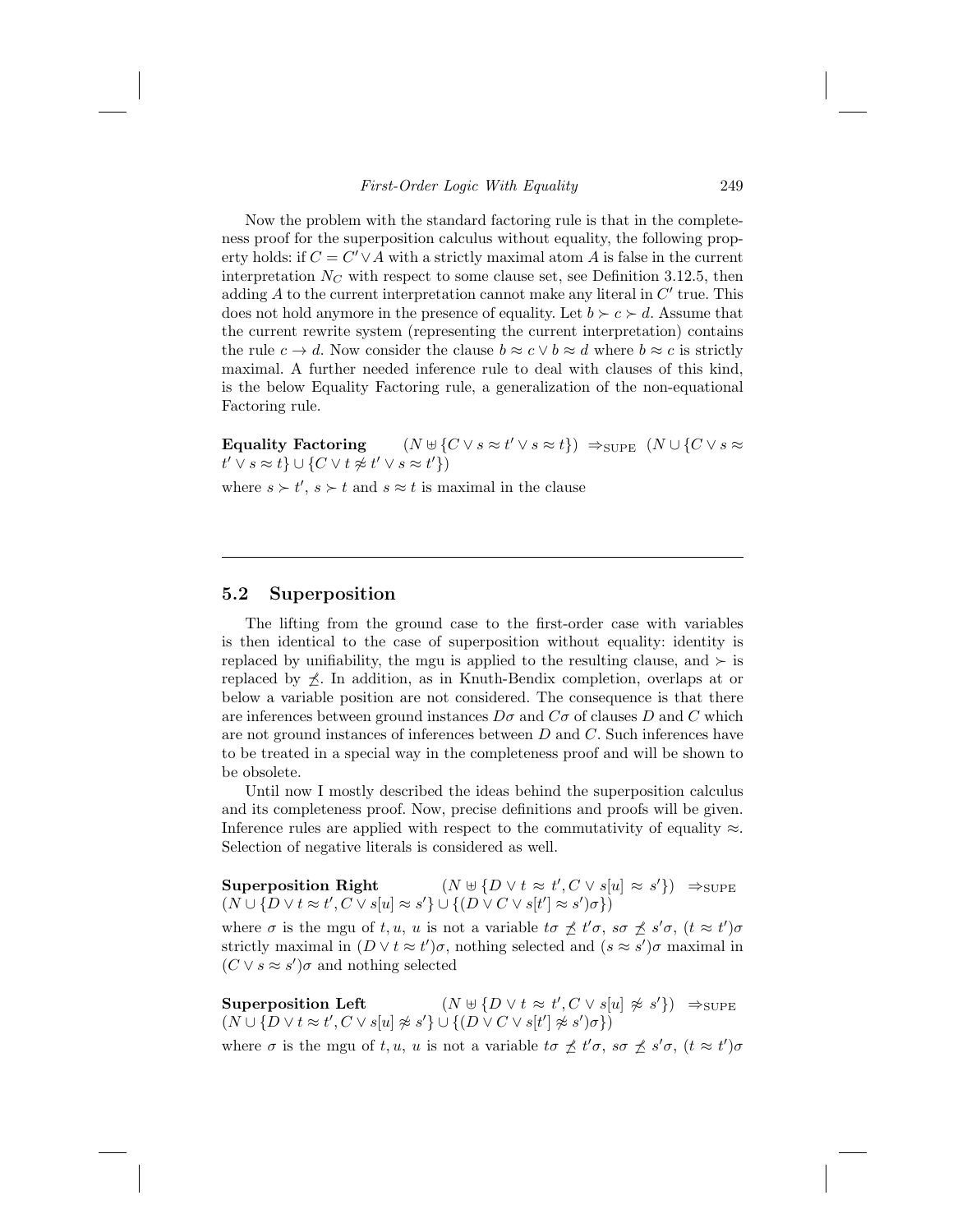strictly maximal in  $(D \vee t \approx t')\sigma$ , nothing selected and  $(s \not\approx s')\sigma$  maximal in  $(C \vee s \not\approx s')\sigma$  or selected

Equality Resolution  $(N \oplus \{C \vee s \not\approx s'\}) \Rightarrow_{\text{SUPE}} (N \cup \{C \vee s \not\approx s'\})$  $s'\}\cup\{C\sigma\})$ 

where  $\sigma$  is the mgu of s, s',  $(s \not\approx s')\sigma$  maximal in  $(C \vee s \not\approx s')\sigma$  or selected

Equality Factoring  $(y \approx t' \vee s \approx t)$   $\Rightarrow$   $_{\text{SUPE}} (N \cup \{C \vee s' \approx t\})$  $t' \vee s \approx t \} \cup \{ (C \vee t \not\approx t' \vee s \approx t') \sigma \})$ 

where  $\sigma$  is the mgu of s, s', s' $\sigma \nleq t' \sigma$ , so  $\nleq t \sigma$ ,  $(s \approx t) \sigma$  maximal in  $(C \vee s' \approx t')$  $t' \vee s \approx t$ ) $\sigma$  and nothing selected

Proving soundness of the rules is not difficult, completeness, however, requires a non-trivial proof.

Theorem 5.2.1 (Superposition Soundness). All inference rules of the superposition calculus are *sound*, i.e., for every rule  $N \oplus \{C_1, \ldots, C_n\} \Rightarrow$  $N \cup \{C_1, \ldots, C_n\} \cup \{D\}$  it holds that  $\{C_1, \ldots, C_n\} \models D$ .

The notion of redundancy does not change, i.e., a clause is redundant if it is implied by smaller clauses.

**Definition 5.2.2** (Abstract Redundancy). A clause  $C$  is redundant with respect to a clause set N if for all ground instances  $C\sigma$  there are clauses  $\{C_1,\ldots,C_n\} \subseteq N$  with ground instances  $C_1\tau_1,\ldots,C_n\tau_n$  such that  $C_i\tau_i \prec C\sigma$ for all i and  $C_1\tau_1,\ldots,C_n\tau_n \models C\sigma$ .

Given a set N of clauses  $red(N)$  is the set of clauses redundant with respect to N.

**Definition 5.2.3** (Saturation). A clause set  $N$  is *saturated up to redundancy* if for every derivation  $N \setminus \text{red}(N) \Rightarrow_{\text{SUPE}} N \cup \{C\}$  it holds  $C \in (N \cup \text{red}(N))$ .

For a set E of ground equations,  $T(\Sigma, \emptyset)/E$  is an E-interpretation (or Ealgebra) with universe  $\{[t] | t \in T(\Sigma, \emptyset)\}$ . Then for every ground equation  $s \approx t$ ,  $T(\Sigma, \emptyset)/E \models s \approx t$  holds if and only if  $s \leftrightarrow^*_{E} t$ , see Theorem 4.1.11. In particular, if E is a convergent set of rewrite rules R and  $s \approx t$  is a ground equation, then  $T(\Sigma, \emptyset)/R \models s \approx t$  if and only if  $s \downarrow_R t$ . An equation or clause is valid (or true) in R if and only if it is true in  $T(\Sigma, \emptyset)/R$ .

Definition 5.2.4 (Partial Model Construction). Given a clause set N and an ordering  $\succ$  a (partial) model  $N_{\mathcal{I}}$  can be constructed inductively over all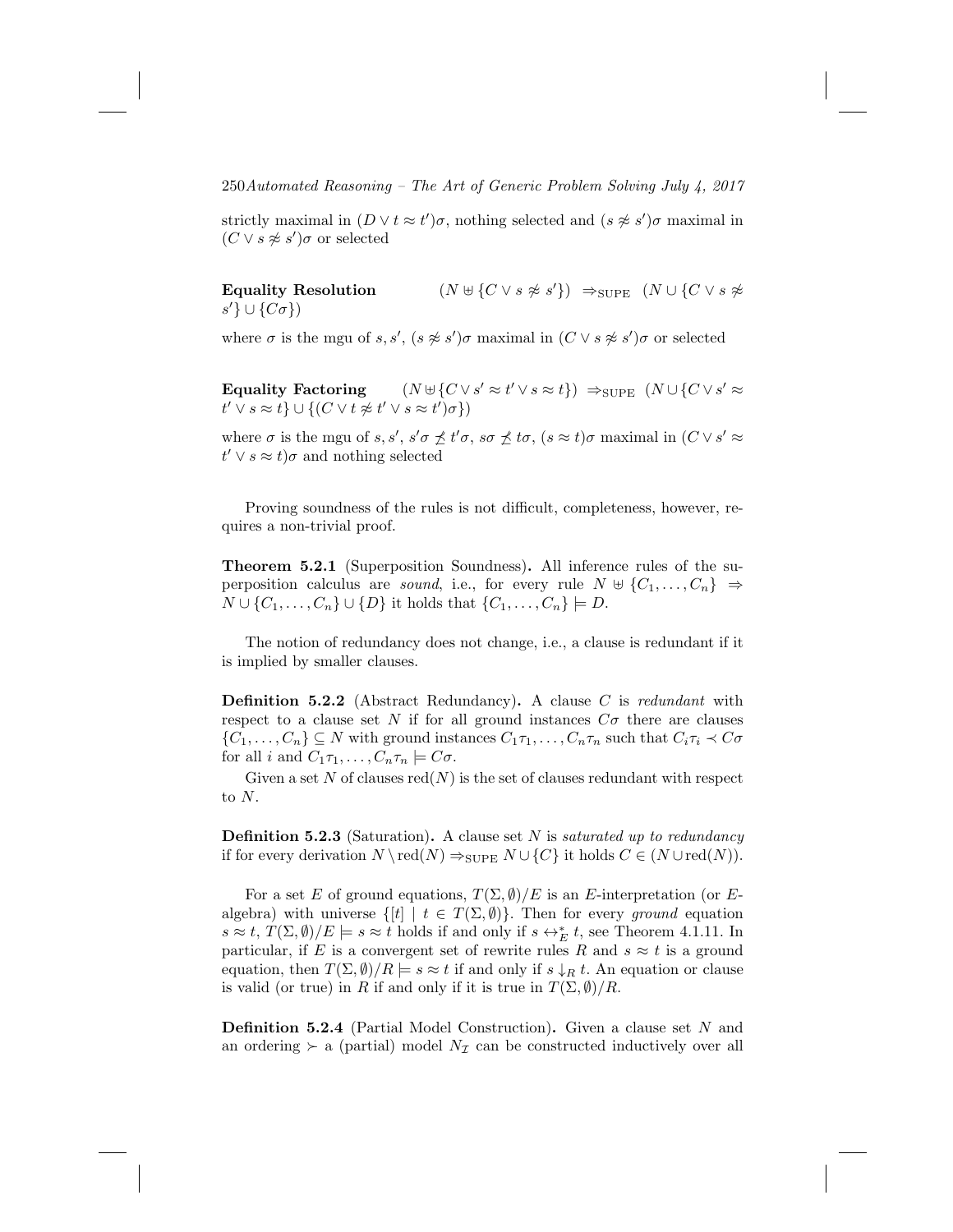ground clause instances of  $N$  as follows:

$$
N_C := \bigcup_{D \prec C}^{D \in \text{grd}(\Sigma, N)} E_D
$$
\n
$$
E_D := \begin{cases}\n\{s \approx t\} & \text{if } D = D' \lor s \approx t, \\
(i) & s \approx t \text{ is strictly maximal in } D \\
(ii) & s \succ t \\
(iii) & D \text{ is false in } N_D\n\end{cases}
$$
\n
$$
E_D := \begin{cases}\n(iv) & D' \text{ is false in } N_D \cup \{s \rightarrow t\} \\
(v) & s \text{ is irreducible by } N_D \\
(vi) & \text{no negative literal is selected in } D' \\
\emptyset & \text{otherwise}\n\end{cases}
$$
\n
$$
N_{\mathcal{I}} := \bigcup_{C \in \text{grd}(\Sigma, N)} N_C
$$

where  $N_D$ ,  $N_{\mathcal{I}}$ ,  $E_D$  are also considered as rewrite systems with respect to  $\succ$ . If  $E_D \neq \emptyset$  then D is called productive.

**Lemma 5.2.5** (Maximal Terms in Productive Clauses). If  $E_C = \{s \rightarrow t\}$ and  $E_D = \{l \rightarrow r\}$ , then  $s \succ l$  if and only if  $C \succ D$ .

Corollary 5.2.6 (Partial Models are Convergent Rewrite Systems). The rewrite systems  $N_C$  and  $N<sub>\mathcal{I}</sub>$  are convergent.

*Proof.* Obviously,  $s \succ t$  for all rules  $s \to t$  in  $N_C$  and  $N_{\mathcal{I}}$ . Furthermore, it is easy to check that there are no critical pairs between any two rules: Assume that there are rules  $l \to r$  in  $E_D$  and  $s \to t$  in  $E_C$  so that l is a subterm of s. As  $\succ$  is a reduction ordering that is total on ground terms,  $l \prec s$  holds and therefore  $D \prec C$  and  $E_D \subseteq N_C$ . But then s would be reducible by  $N_C$ , contradicting condition Definition 5.2.4 (v).  $\Box$ 

**Lemma 5.2.7** (Ordering Consequences in Productive Clauses). If  $D \preceq C$ and  $E_C = \{s \to t\}$ , then  $s \succ r$  for every term r occurring in a negative literal in D and  $s \succeq l$  for every term l occurring in a positive literal in D.

**Corollary 5.2.8** (Model Monotonicity True Clauses). If D is true in  $N_D$ , then D is true in  $N_{\mathcal{I}}$  and  $N_C$  for all  $C \succ D$ .

*Proof.* If a positive literal of D is true in  $N_D$ , then this is obvious. Otherwise, some negative literal  $s \not\approx t$  of D must be true in  $N_D$ , hence  $s \not\downarrow_{N_D} t$ . As the rules in  $N_{\mathcal{I}} \setminus N_D$  have left-hand sides that are larger than s and t, they cannot be used in a rewrite proof of  $s \downarrow t$ , hence  $s \downarrow_{N_C} t$  and  $s \downarrow_{N_{\mathcal{I}}} t$ .  $\Box$ 

**Corollary 5.2.9** (Model Monotonicity False Clauses). If  $D = D' \vee s \approx t$  is productive, then  $D'$  is false and D is true in  $N_{\mathcal{I}}$  and  $N_C$  for all  $C \succ D$ .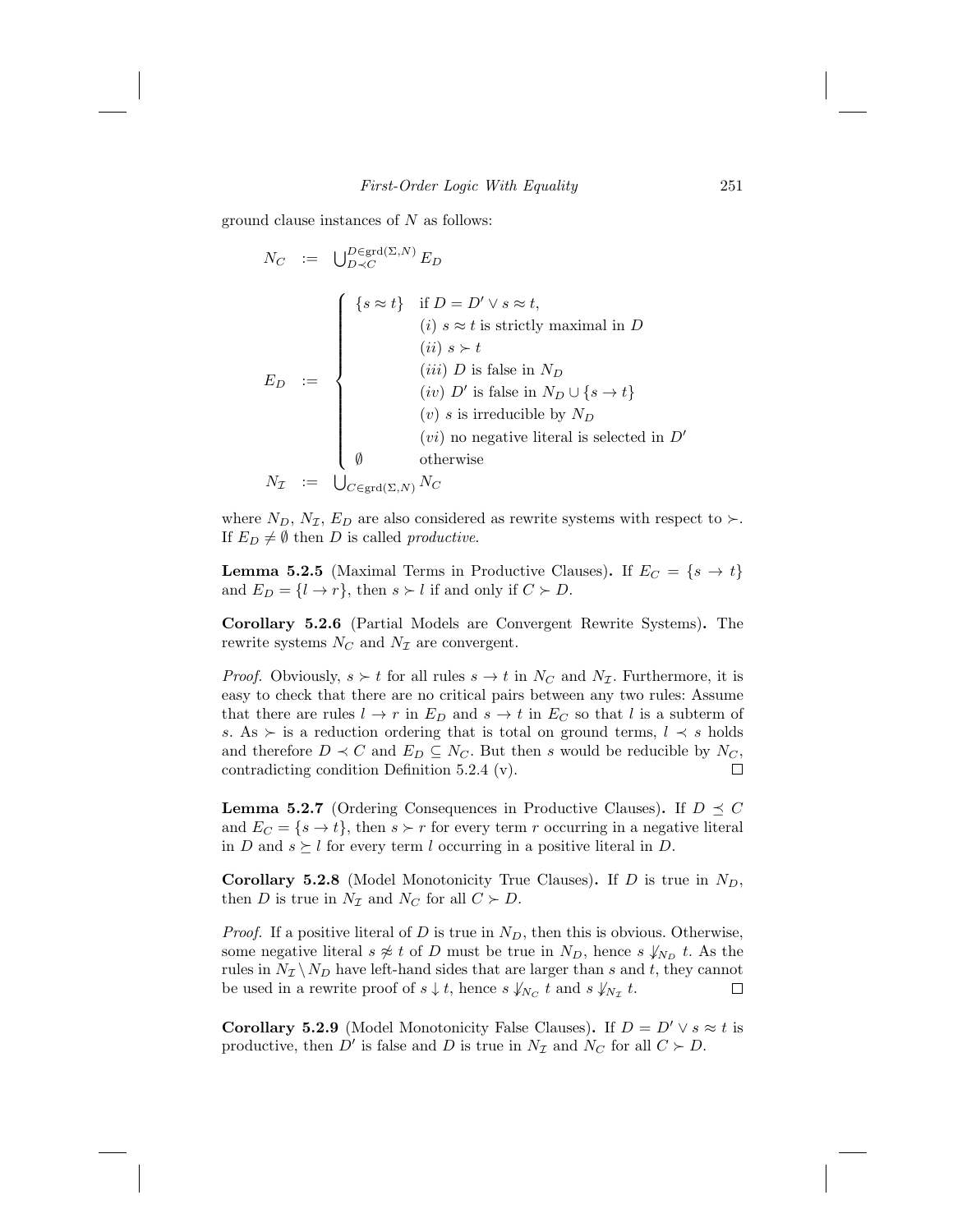*Proof.* Obviously, D is true in  $N<sub>\mathcal{I}</sub>$  and  $N<sub>C</sub>$  for all  $C \succ D$ . Since all negative literals of D' are false in  $N_D$ , it is clear that they are false in  $N<sub>\mathcal{I}</sub>$  and  $N_C$ . For the positive literals  $s' \approx t'$  of D', condition Definition 5.2.4 (iv) ensures that they are false in  $N_D \cup \{s \to t\}$ . Since  $s' \preceq s$  and  $t' \preceq s$  and all rules in  $N_{\mathcal{I}} \setminus N_D$  have left-hand sides that are larger than s, these rules cannot be used in a rewrite proof of  $s' \downarrow t'$ , hence  $s' \downarrow_{N_C} t'$  and  $s' \downarrow_{N_{\mathcal{I}}} t'$ .  $\Box$ 

**Lemma 5.2.10** (Lifting Single Clause Inferences). Let  $C$  be a clause and let  $\sigma$  be a substitution such that  $C\sigma$  is ground. Then every equality resolution or equality factoring inference from  $C\sigma$  is a ground instance of an inference from C.

**Lemma 5.2.11** (Lifting Two Clause Inferences). Let  $D = D' \vee u \approx v$  and  $C = C' \vee [\neg] s \approx t$  be two clauses (without common variables) and let  $\sigma$  be a substitution such that  $D\sigma$  and  $C\sigma$  are ground. If there is a superposition inference between  $D\sigma$  and  $C\sigma$  where  $u\sigma$  and some subterm of  $s\sigma$  are overlapped and  $u\sigma$  does not occur in s $\sigma$  at or below a variable position of s then the inference is a ground instance of a superposition inference from D and C.

For the below theorem and the rest of the chapter I assume that clauses are variable disjoint and unifiers are idempotent.

**Theorem 5.2.12** (Model Construction). Let N be a set of clauses that is saturated up to redundancy and does not contain the empty clause. Then for every ground clause  $C\sigma \in \text{grd}(\Sigma, N)$  it holds that:

- 1.  $E_{C\sigma} = \emptyset$  if and only if  $C\sigma$  is true in  $N_{C\sigma}$ .
- 2. If  $C\sigma$  is redundant with respect to grd( $\Sigma$ , N) then it is true in  $N_{C\sigma}$ .
- 3.  $C\sigma$  is true in  $N_{\mathcal{I}}$  and in  $N_D$  for every  $D \in \text{grd}(\Sigma, N)$  with  $D \succ C\sigma$ .

Proof. The proof does not consider selection. The proof is by induction on the clause ordering  $\succ$  and with the induction hypothesis that 1.–3. are already satisfied for all clauses in  $\text{grd}(\Sigma, N)$  that are smaller than  $C\sigma$ . Note that the "if" part of 1. is obvious from the construction and that condition 3. follows immediately from 1. and Corollaries 5.2.8 and 5.2.9. So it remains to show condition 2. and the "only if" part of 1.

(Condition 2) Case  $C\sigma$  is redundant with respect to grd $(\Sigma, N)$ : If  $C\sigma$  is redundant with respect to grd $(\Sigma, N)$ , then it follows from clauses in grd $(\Sigma, N)$ that are smaller than  $C\sigma$ . By part 3. of the induction hypothesis, these clauses are true in  $N_{C\sigma}$ . Hence  $C\sigma$  is true in  $N_{C\sigma}$ .

(Condition 1) If  $E_{C\sigma} = \emptyset$  then  $C\sigma$  is true in  $N_{C\sigma}$ .

(Condition 1.1) Case  $x\sigma$  is reducible by  $N_{C\sigma}$ : Suppose there is a variable x occurring in C so that  $x\sigma$  is reducible by  $N_{C\sigma}$ , say  $x\sigma \rightarrow_{N_{C\sigma}} w$ . Let the substitution  $\sigma'$  be defined by  $x\sigma' = w$  and  $y\sigma' = y\sigma$  for every variable  $y \not\approx x$ .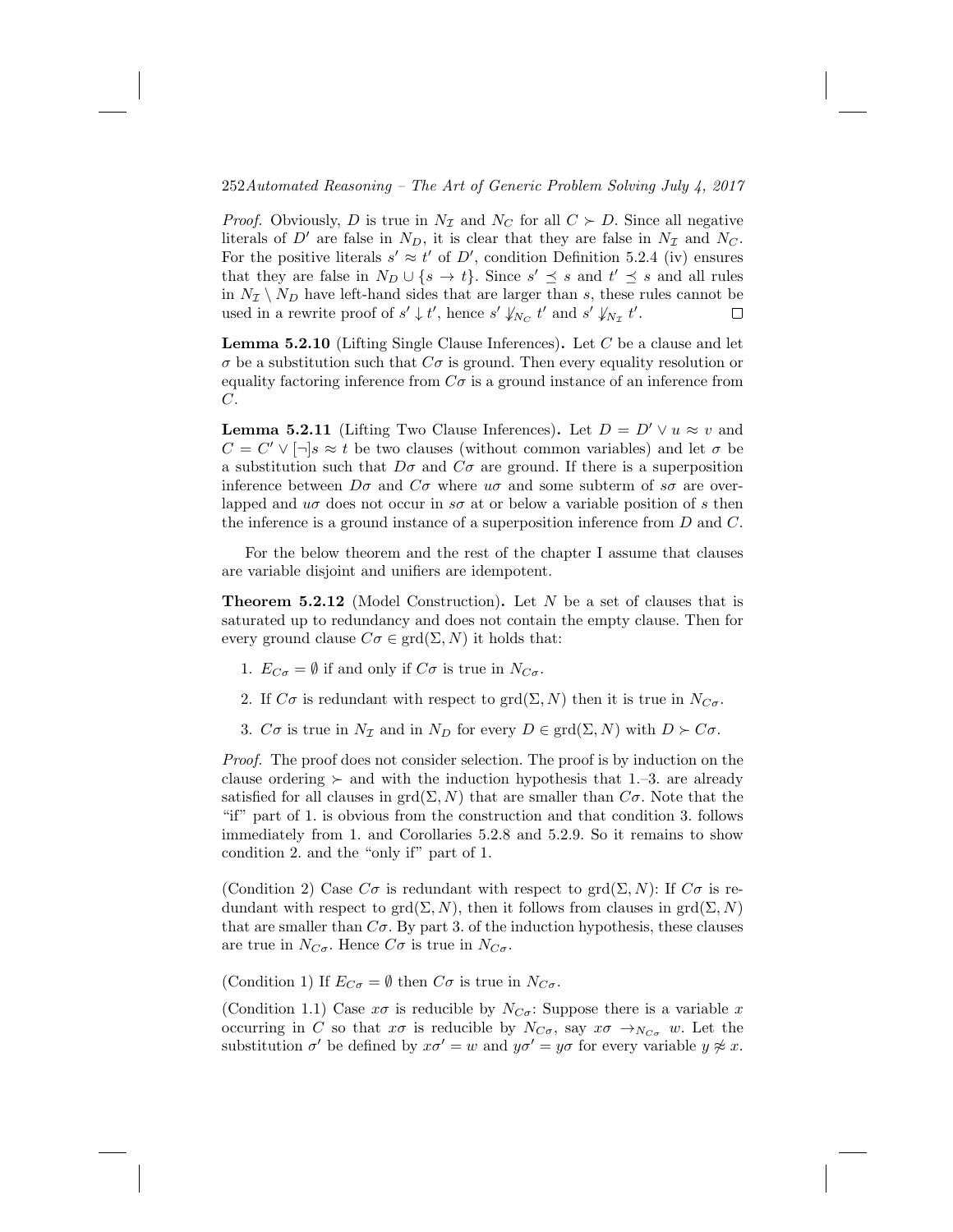### First-Order Logic With Equality 253

The clause  $C\sigma'$  is smaller than  $C\sigma$ . By part 3. of the induction hypothesis, it is true in  $N_{C_{\sigma}}$ . By congruence, every literal of  $C_{\sigma}$  is true in  $N_{C_{\sigma}}$  if and only if the corresponding literal of  $C\sigma'$  is true in  $N_{C\sigma}$ ; hence  $C\sigma$  is true in  $N_{C\sigma}$ .

(Condition 1.2) Case  $C\sigma$  contains a maximal negative literal: Suppose that  $C\sigma$ does not fall into Condition 2 and Condition 1.1 and that  $C\sigma = C'\sigma \vee s\sigma \not\approx s'\sigma$ , where  $s\sigma \not\approx s'\sigma$  is maximal in  $C\sigma$ . If  $s\sigma \approx s'\sigma$  is false in  $N_{C\sigma}$ , then  $C\sigma$  is clearly true in  $N_{C\sigma}$  and this part of the proof is done. So assume that  $s\sigma \approx s'\sigma$ is true in  $N_{C\sigma}$ , that is,  $s\sigma \downarrow_{N_{C\sigma}} s'\sigma$ . without loss of generality,  $s\sigma \succeq s'\sigma$ .

(Condition 1.2.1) Case  $s\sigma = s'\sigma$ : If  $s\sigma = s'\sigma$ , then there is an equality resolution inference  $N \oplus \{C'\sigma \lor s\sigma \not\approx s'\sigma\} \Rightarrow N \cup \{C'\sigma\}$ . As shown in the Lifting Lemma, this is an instance of an equality resolution inference  $N \oplus \{C' \vee s \not\approx s'\} \Rightarrow N \cup \{C'\theta\}$  where  $C = C' \vee s \not\approx s'$  is contained in N and  $\sigma = \theta \circ \rho$ , without loss of generality,  $\theta$  is idempotent, therefore  $C'\sigma = C'\theta\rho = C'\theta\sigma$ , so  $C'\sigma$  is a ground instance of  $C'\theta$ . Since  $C\sigma$ is not redundant with respect to  $\text{grd}(\Sigma, N)$ , C is not redundant with respect to N. As N is saturated up to redundancy, the conclusion  $C'\theta$  of the inference from C is contained in  $N \cup \text{red}(N)$ . Therefore,  $C' \sigma$  is either contained in grd( $\Sigma$ , N) and smaller than  $C\sigma$ , or it follows from clauses in grd( $\Sigma$ , N) that are smaller than itself (and therefore smaller than  $C\sigma$ ). By the induction hypothesis, clauses in grd( $\Sigma$ , N) that are smaller than  $C\sigma$  are true in  $N_{C\sigma}$ , thus  $C'\sigma$  and  $C\sigma$  are true in  $N_{C\sigma}$ .

(Condition 1.2.2) Case  $s\sigma \succ s'\sigma$ : If  $s\sigma \downarrow_{N_{C\sigma}} s'\sigma$  and  $s\sigma \succ s'\sigma$ , then  $s\sigma$  must be reducible by some rule in some  $E_{D\sigma} \subseteq N_{C\sigma}$ . Let  $D\sigma = D'\sigma \vee t\sigma \approx t'\sigma$ with  $E_{D\sigma} = \{\tau\sigma \to \tau\sigma\}$ . Since  $D\sigma$  is productive,  $D'\sigma$  is false in  $N_{C\sigma}$ . Besides, by part 2. of the induction hypothesis,  $D\sigma$  is not redundant with respect to  $\mathrm{grd}(\Sigma, N)$ , so D is not redundant with respect to N. Note that  $t\sigma$  cannot occur in so at or below a variable position of s, say  $x\sigma = w[t\sigma]$ , since otherwise  $C\sigma$ would be subject to Case 1.1 above. Consequently, the *left superposition* inference  $N \uplus \{D'\sigma \lor t\sigma \approx t'\sigma, C'\sigma \lor s\sigma[t\sigma] \not\approx s'\sigma\} \Rightarrow N \cup \{D'\sigma \lor C'\sigma \lor s\sigma[t'\sigma] \not\approx s'\sigma\}$ is a ground instance of a *left superposition* inference from  $D$  and  $C$ . By saturation up to redundancy, its conclusion is either contained in  $\text{grd}(\Sigma, N)$  and smaller than  $C\sigma$ , or it follows from clauses in  $\text{grd}(\Sigma, N)$  that are smaller than itself (and therefore smaller than  $C\sigma$ ). By the induction hypothesis, these clauses are true in  $N_{C\theta}$ , thus  $D'\sigma \vee C'\sigma \vee s\sigma[t'\sigma] \not\approx s'\sigma$  is true in  $N_{C\sigma}$ . Since  $D' \sigma$  and  $s\sigma[t'\sigma] \not\approx s'\sigma$  are false in  $N_{C\sigma}$ , both  $C'\sigma$  and  $C\sigma$  must be true.

(Condition 1.3) Case  $C\sigma$  does not contain a maximal negative literal: Suppose that  $C\sigma$  does not fall into Cases 1.1 and 1.2. Then  $C\sigma$  can be written as  $C'\sigma \vee s\sigma \approx s'\sigma$ , where  $s\sigma \approx s'\sigma$  is a maximal literal of  $C\sigma$ . If  $E_{C\sigma} = \{s\sigma \rightarrow s'\sigma \mid s\sigma \approx s'\sigma \}$  $s'\sigma$  or  $C'\sigma$  is true in  $N_{C\sigma}$  or  $s\sigma = s'\sigma$ , then there is nothing to show, so assume that  $E_{C\sigma} = \emptyset$  and that  $C'\sigma$  is false in  $N_{C\theta}$ , without loss of generality,  $s\sigma \succ s'\sigma$ .

(Condition 1.3.1) Case  $s\sigma \approx s'\sigma$  is maximal in  $C\sigma$ , but not strictly maximal: